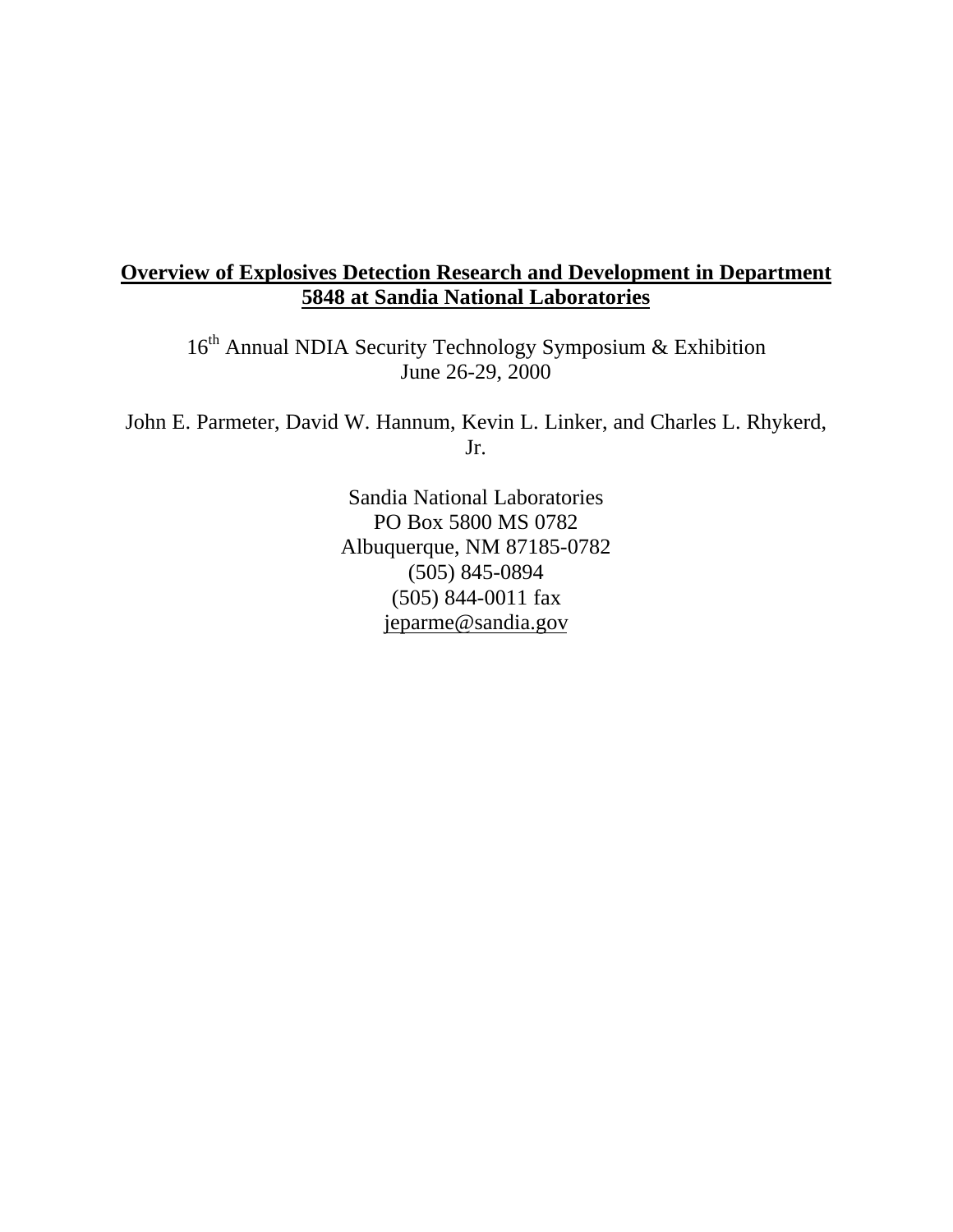#### Abstract

This paper provides an overview of work performed during the past five years in the area of explosives detection in the Contraband Detection Technologies department at Sandia National Laboratories. Broadly speaking, this work falls into two categories. First, the department has been in the forefront of developing trace detection technology for real-world applications. The basis for this technology has been a patented chemical preconcentrator that collects vapor and particles of explosives with high efficiency, prior to delivery into a chemical sensor. This preconcentrator has been used in several systems, most notably a personnel portal developed with primary funding from the Federal Aviation Administration. Second, the department serves as the main resource on explosives detection information for the United States Department of Energy (DOE), and has consulted and developed documents for other government agencies. One important aspect of this work is an on-going program of commercial equipment evaluation for the DOE. The paper concludes with a brief discussion of possible future directions.

#### Introduction

The Contraband Detection Technologies department at Sandia National Laboratories has for many years been involved in a variety of research and development projects related to the detection of explosives. The primary focus of this work has been trace detection, i.e. the detection and identification of explosives via collection of either vapor or microscopic particle contamination. This paper covers the most important accomplishments in this area during the last five years. Work has been performed for a number of sponsors during this period, including the Federal Aviation Administration (FAA), Department of Energy Office of Safeguards and Security (DOE OSS), the Technical Support Working Group (TSWG), the Nuclear Emergency Search Team/Joint Technical Operations Team (NEST/JTOT), the National Institute of Justice (NIJ), the National Law Enforcement and Corrections Technology Center (NLECTC) Rocky Mountain Region, the National Institute of Standards and Technology Office of Law Enforcement Standards (NIST OLES), and the Federal Bureau of Investigation (FBI).

#### Sandia Screen Preconcentrator

The heart of most detection systems that have been developed in the group during the past five years is the Sandia screen preconcentrator (SSP). In detecting explosives vapor or particles with a trace detector such as an ion mobility spectrometer (IMS) in a real-world setting, it is often difficult to (a) collect enough trace sample for the detector to make a positive identification, and (b) effectively transport this sample to the detector. The entire process is subject to throughput constraints, i.e. it is often necessary to screen a large number of items in a very limited amount of time. The patented SSP [1] addresses these problems via rapid and efficient collection of airborne explosives material. A photo of the SSP is shown in Figure 1, and Figure 2 provides a schematic representation of how it functions. A large volume of air is pulled into the SSP, where it passes through a high density metal screen. The screen traps heavy organic molecules such as explosives with an efficiency near 50%, whether these species are in the form of vapor or particles. After the incident air flow has passed through the SSP, a small volume around the screen is isolated, and the screen is rapidly heated to ca. 200 °C to desorb any collected explosive material back into the gas phase. A much smaller air flow, perpendicular in direction to the original incoming air flow (and parallel to the screen face), is then used to pulse the desorbed material into a chemical sensor. This process allows the explosive material from a large air volume to be concentrated by a factor of 100-1000 before it is introduced into a detector, thus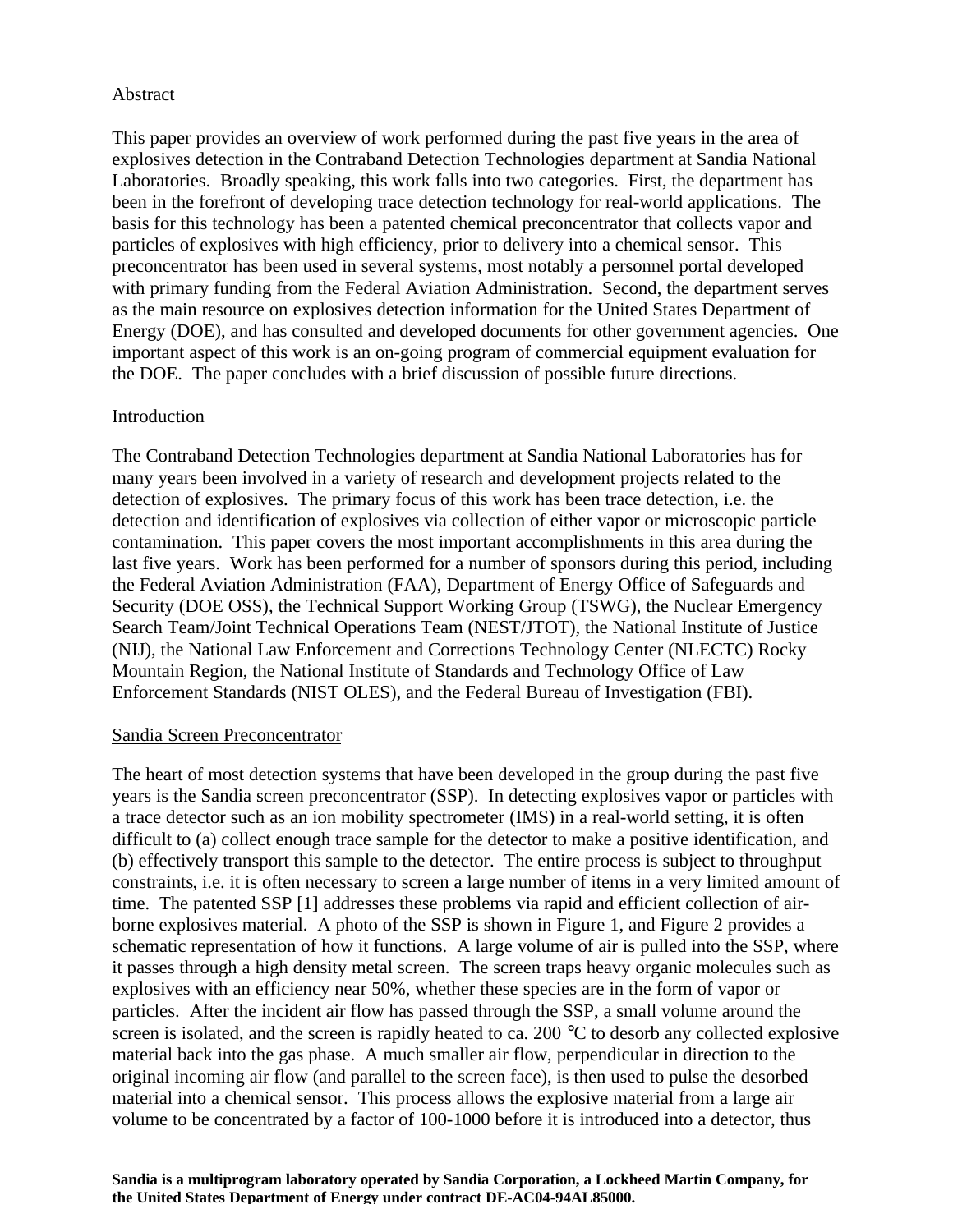dramatically increasing the probability of detection. While the process has been developed for explosives, the SSP should in principle work for other heavy organic molecules as well. Recent work funded by NIST OLES has shown this method of concentration to be effective for certain illicit drugs [2].

# Sandia/FAA/Barringer Personnel Portal

The single largest project undertaken by the group during the past five years has been the development of a walk-through portal that uses trace detection to screen personnel for explosives. Developed with principal funding from the FAA, this patented portal [3] was



**Figure1.** The Sandia screen preconcentrator. Sampled air enters through the large round opening, and explosives molecules/particles are adsorbed on the pleated screen.



**Figure 2.** Schematic representation of the operation of the screen preconcentrator.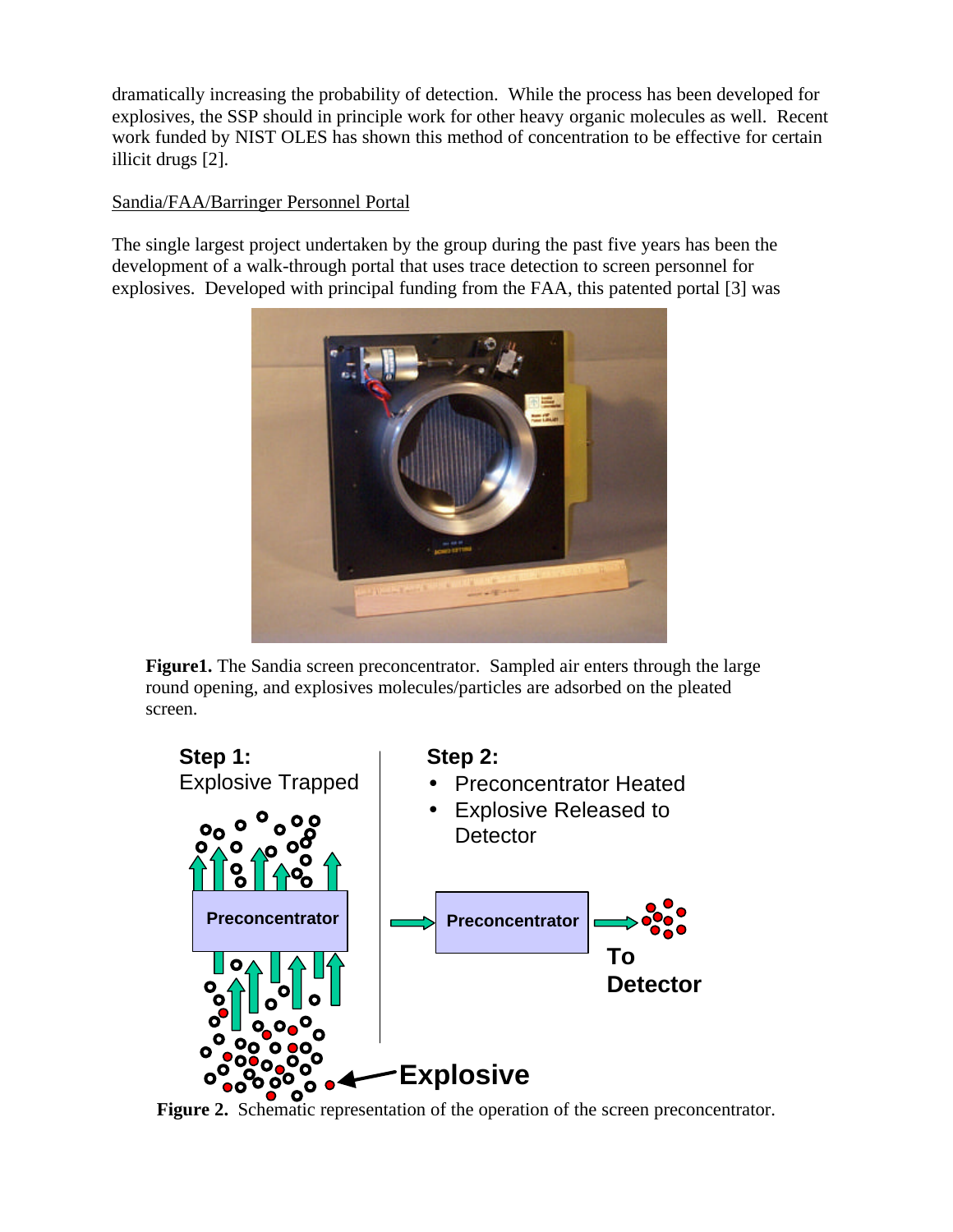![](_page_3_Figure_0.jpeg)

**Figure 3.** Schematic representation of the Sandia explosives detection portal

designed to screen personnel in airport terminals, necessitating a throughput rate comparable to the ten persons/minute typical of airport metal detection portals. A schematic representation of the portal is shown in Figure 3. Air flows downward from the top of the portal along the body of a test subject, and is then pulled into two slots at the bottom at a rate of 160 liters/second. Air jet nozzles mounted in the sides of the portal are used to agitate the person's clothing, to dislodge any particulate contamination that may be present. The air flow with any entrained explosives vapor or particles then passes through a SSP, and after collection of the explosive material on the screen it is delivered to an IMS detector as described above. The portal has undergone extensive laboratory testing, demonstrating sensitivity to sub-fingerprint amounts of key high explosives under many circumstances. In airport testing performed at the Albuquerque airport in September, 1997, 2400 persons were screened with a false alarm rate below 1%, and a measured throughput rate of five persons/minute. A blind detection of trace explosive material was also made on a worker from the nuclear weapons complex. Additional improvements are being incorporated into the portal, most notably a change in design resulting in the use of only a single detection module rather than two. The portal technology has been licensed to Barringer Instruments, Inc. [4], and the portal should be commercially available sometime before the end of 2000.

# Sandia/TSWG/DOE Vehicle Portal

Another major project, running through fiscal years 1999-2001, is the development of a portal for screening vehicles based on similar trace detection technology. A photograph of the first breadboard vehicle screening module is shown in Figure 4. Like the personnel portal, this module contains a blower for generating large air flows, a SSP, and a commercially available IMS. It is designed to fit snugly against a particular vehicle, but this design will eventually be generalized so that it can be used to screen vehicles of different sizes and shapes. As with the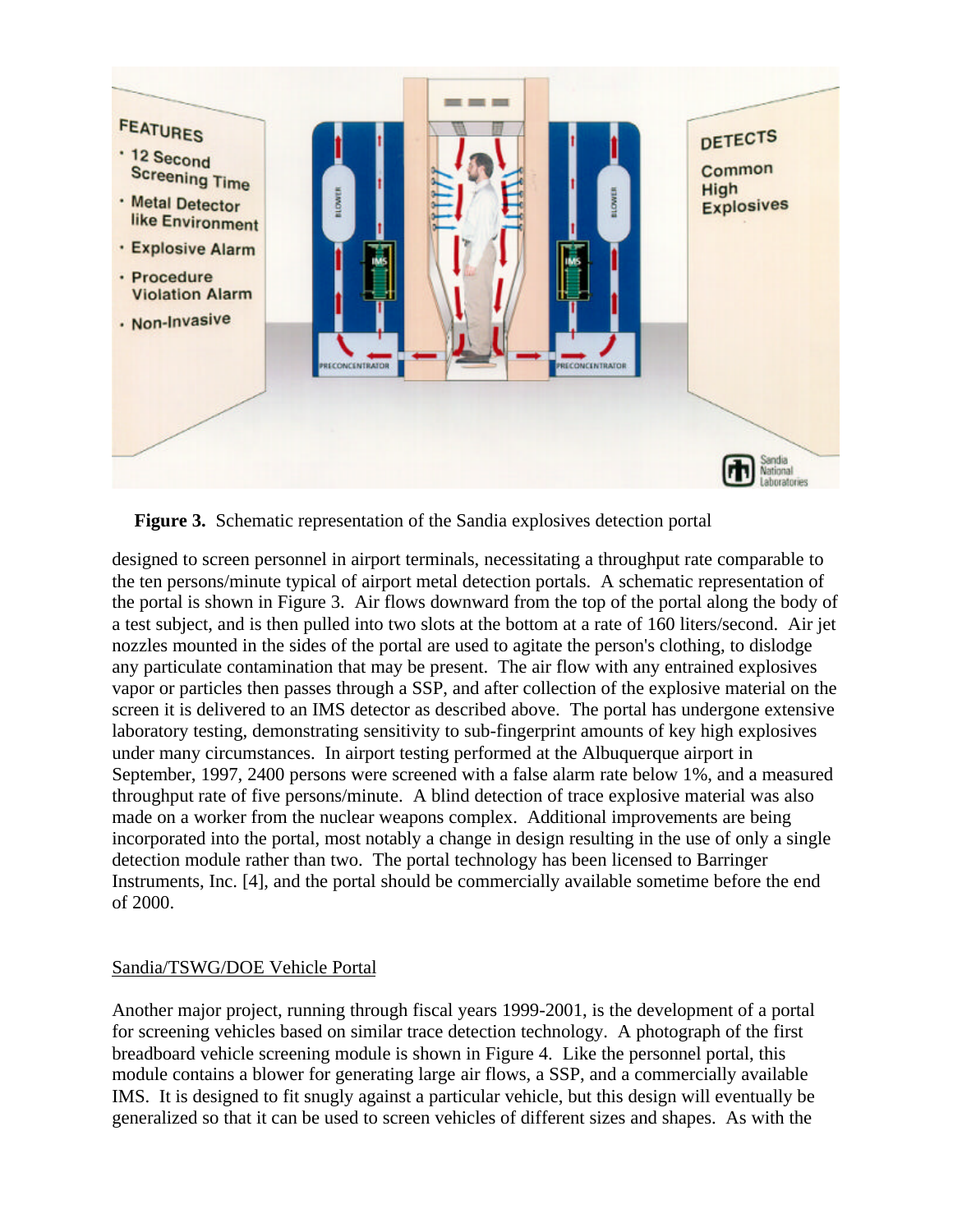personnel portal, this system will detect both vapor and particle contamination, and the detection of fingerprints on the exterior of a vehicle has already been demonstrated for several key explosives. The portal eventually developed will consist of multiple modules of this type, screening different parts of a vehicle. Field testing of a completed prototype will occur during fiscal year 2001, and if possible commercialization of the vehicle portal will be pursued simultaneously.

![](_page_4_Picture_1.jpeg)

**Figure 4.** Prototype module for screening vehicles for explosives.

# Man-Portable Systems

Development of man-portable systems employing the SSP technology has also been pursued. Funded by DOE OSS, NEST/JTOT, and the FBI, this work has involved coupling a miniaturized version of the SSP with commercially available hand-held trace detectors. An example of such a detector is the Ion Track Instruments VaporTracer [5], and Figure 5 shows a photo of a system incorporating this detector and the miniaturized preconcentrator. The preconcentrator controls are contained in a backpack, so that the total system can be easily transported by one person. As with the personnel portal, the addition of a SSP on the front end allows the rate of air sampling by a hand-held detector to be increased dramatically, from ca. one liter/minute to ca. 100 liters/minute. This allows for more efficient sampling of vapor from explosives with very low vapor pressures, and for any type of explosive it allows the sampling end of the instrument to be further from the explosive during sampling.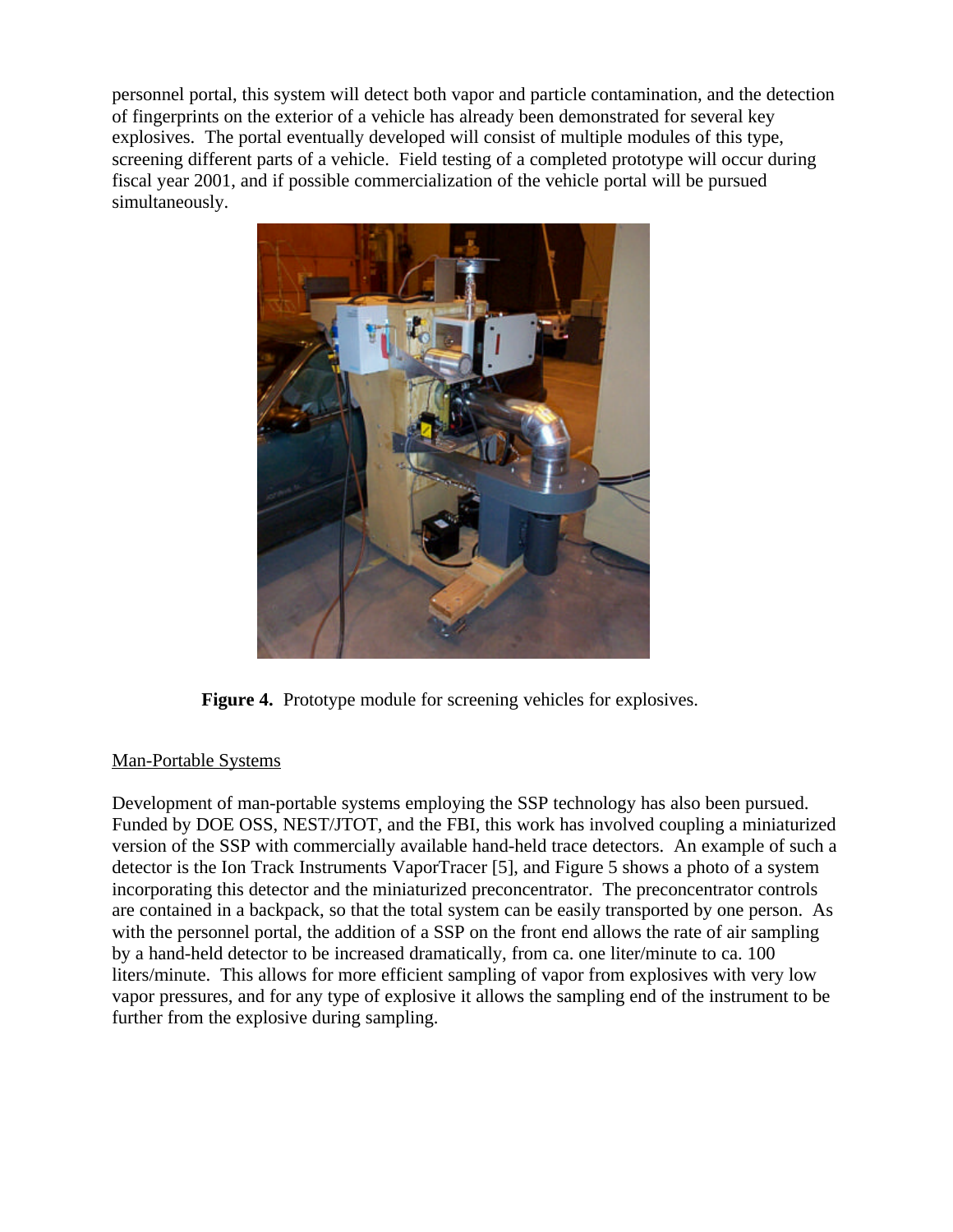# Additional Research and Development Work

Research has also been pursued in other areas. Like all detectors, IMS detectors have shortcomings as well as strengths, and for this reason adapting the preconcentration technology to other types of trace detectors is of interest. We are currently collaborating with Syagen Technology, Inc.[6], to adapt this technology to use with their mass spectrometer. Since the material present on the surface of the preconcentrator screen should be important in the adsorption and desorption of analyte molecules, we are also investigating the effects of different screen coating materials on SSP performance. As stated above, some preliminary work has also been performed in the area of drug detection.

#### Document Development for Law Enforcement Applications

During the past three years, department 5848 has also written several reference documents on trace detection for different law enforcement organizations. The first such document, entitled "Survey of Commercially Available Explosives Detection Technologies and Equipment" [7], was published by the National Institute of Justice in 1998, after its development was funded through the National Law Enforcement and Corrections Technology Center (NLECTC), Rocky Mountain Region. This document provides a broad overview of the different types of explosives detection currently available, including trace, canine, x-ray, nuclear methods, and physical search. It also contains contact information on companies marketing specific systems, and an

![](_page_5_Picture_4.jpeg)

**Figure 5.** Man-portable system for explosives detection, incorporating a miniaturized version of the Sandia screen preconcentrator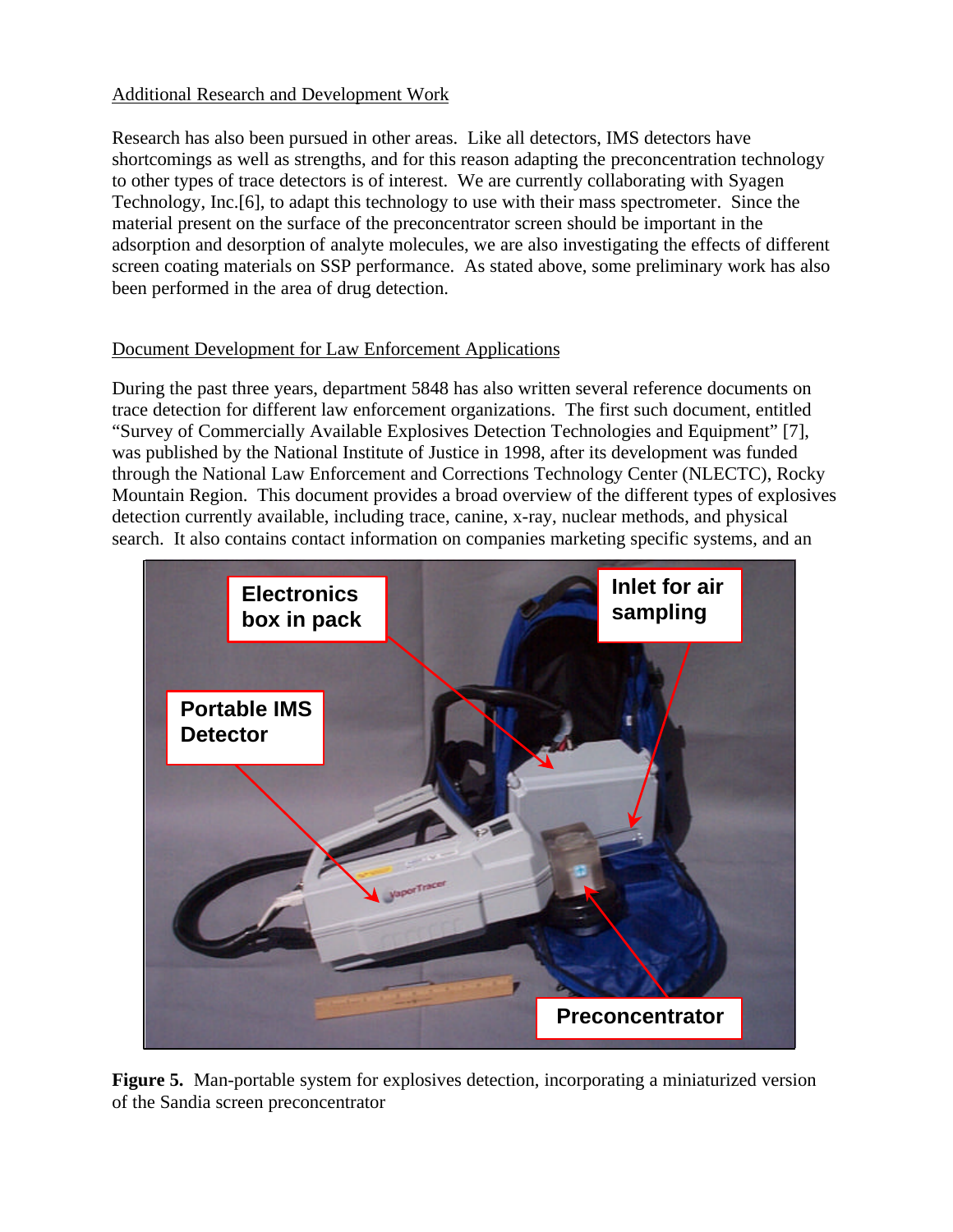extensive appendix with basic information about explosives and explosions. This document has gone through two printings, with several thousand copies having been distributed. A follow-up document, "Guide for the Selection of Commercial Explosives Detection Systems for Law Enforcement Applications" [8], was subsequently funded by NIST OLES, and was published in 1999. This document provides much more extensive information aimed at assisting agencies in selection of specific detection systems. Finally, a document surveying commercially available drug detection technologies has also been funded by NIST OLES [9], and will be published in the near future.

#### Evaluation of Commercial Detectors for DOE

A final area of research has been the evaluation of commercially available trace detection systems for DOE OSS. Geared towards providing information for DOE sites that might purchase detection equipment, this work has been on-going for over five years. Table I contains a list of the trace systems that have been tested. We have recently begun to perform some evaluations of bulk systems as well. The testing is performed according to a standard test protocol, with an emphasis on critical test parameters such as probability of detection, limits of detection, and false alarm rates. Detailed test reports have been written for most of these systems, and these reports may be requested from OSS by government organizations with the need to access such information.

| Manufacturer                         | <b>Trace Detection System(s)</b>                                    |
|--------------------------------------|---------------------------------------------------------------------|
| <b>Thermedics Detection</b>          | <b>EGIS 3000</b>                                                    |
| <b>Intelligent Detection Systems</b> | <b>EVD-3000</b>                                                     |
| <b>Ion Track Instruments</b>         | VIXEN, Model 97 VIPER, VaporTracer, ITEMISER,<br>EntryScan Model 85 |
| <b>Barringer Instruments</b>         | IONSCAN 350, IONSCAN 400B                                           |
| <b>Graseby Security</b>              | <b>Plastec</b>                                                      |

**Table I**. Trace detection systems evaluated at Sandia National Laboratories

# Summary and Future Directions

Much of the work discussed in this paper will continue in the near future. Department 5848 at Sandia National Laboratories is happy to assist government agencies with a need to know to obtain information on any of this work. We are also happy to hold discussions with private companies with regards to possible future work. Potential areas of collaboration include the following:

- (1) Development of novel technologies for explosives detection: If a company has a technology that they believe is new and promising, or has simply been underutilized in the area of explosives detection, joint R&D efforts aimed at moving towards a marketable product may be possible.
- (2) Detection of drugs and other classes of compounds: Since our basic preconcentrator/IMS detection scheme should work for compounds other than explosives, we are eager to further investigate the detection of illicit drugs and other compounds that may be of interest/concern.